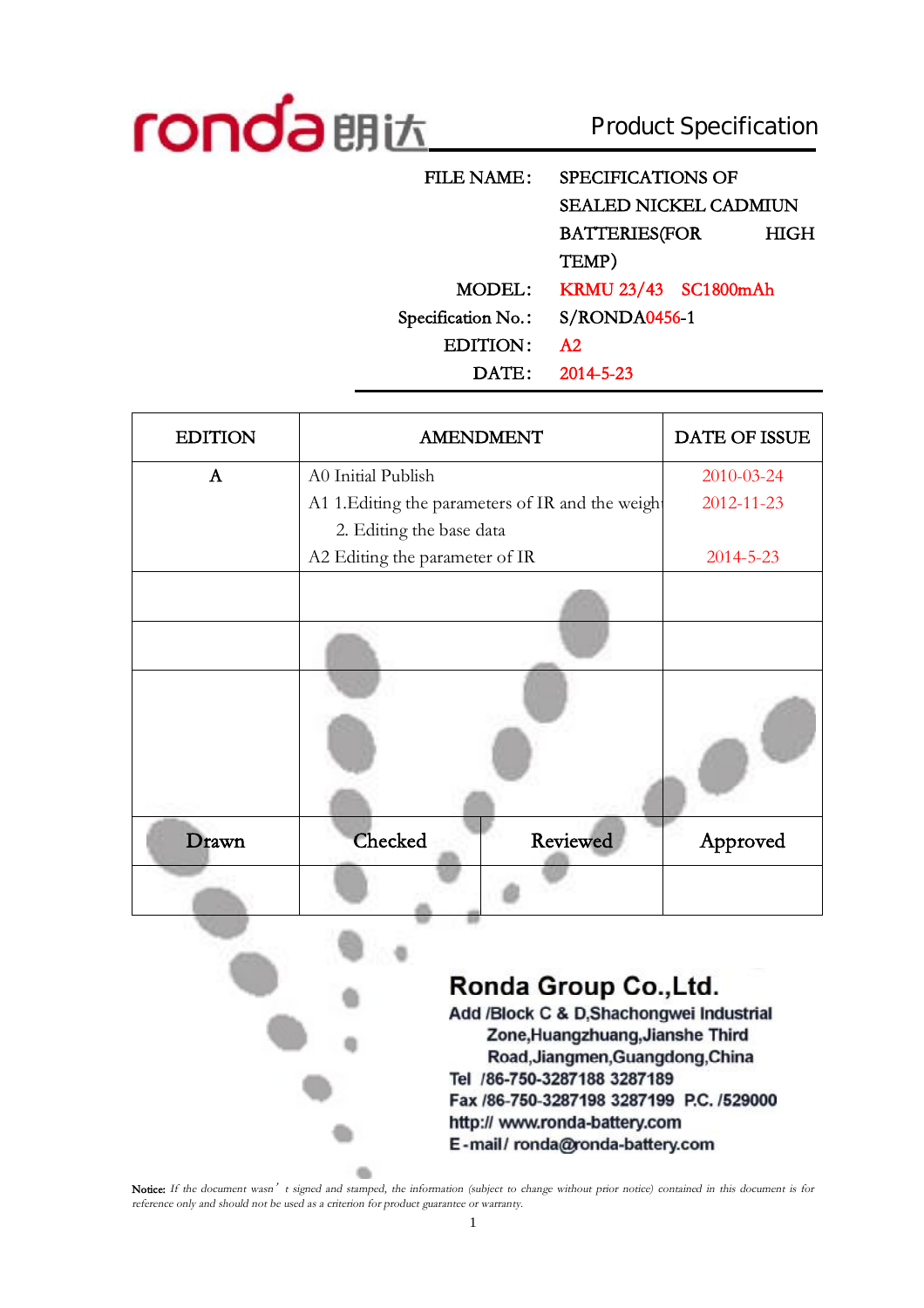## **KRMU 23/43 SC1800mAh**

#### **1. SCOPE**

The specifications governs the performance of the following **RONDA** Nickel-Cadmium Cylindrical cell and its battery pack.. (Refer to the attached figure 1 )

Rated capacity: 1800mAh

Designation: KRMU 23/43 SC (*D*: 23.0<sup>0</sup><sub>-1.0</sub>mm  $_{-1.0}$ mm *H*: 43.0<sup>0</sup><sub>-1.5</sub>mm)





#### **2. DATA OF BATTERY PACK**

The data of battery pack, including voltage and weight, is almost equivalent to the multiple numbers of the relevant single cells.

Example: Battery pack consisting three single cells

Nominal voltage of single cell = 1.2V

Nominal voltage of battery pack =  $1.2V \times 3 = 3.6V$ 

#### **3. RATINGS**

#### **Table 1 - Ratings of the cells**

| Description     | Unit   | Specification | Conditions                |
|-----------------|--------|---------------|---------------------------|
| Nominal Voltage | V/Cell | 1.2           | Single cell               |
| Rated Capacity  | mAh    | 1800          | Standard Charge/Discharge |

#### **4. PERFORMANCE**

Unless otherwise stated, tests should be done within one month of delivery under the following conditions:

Ambient Temperature: 20±5℃

Relative Humidity:  $65 \pm 20\%$ 

Standard Charge/Discharge Conditions:

Preparative: Prior to charging, the cell shall be discharged by  $360mA(0.2I/A)$  to  $1.0V$ 

Charge:  $180mA(0.1I\text{A}) \times 16$ hours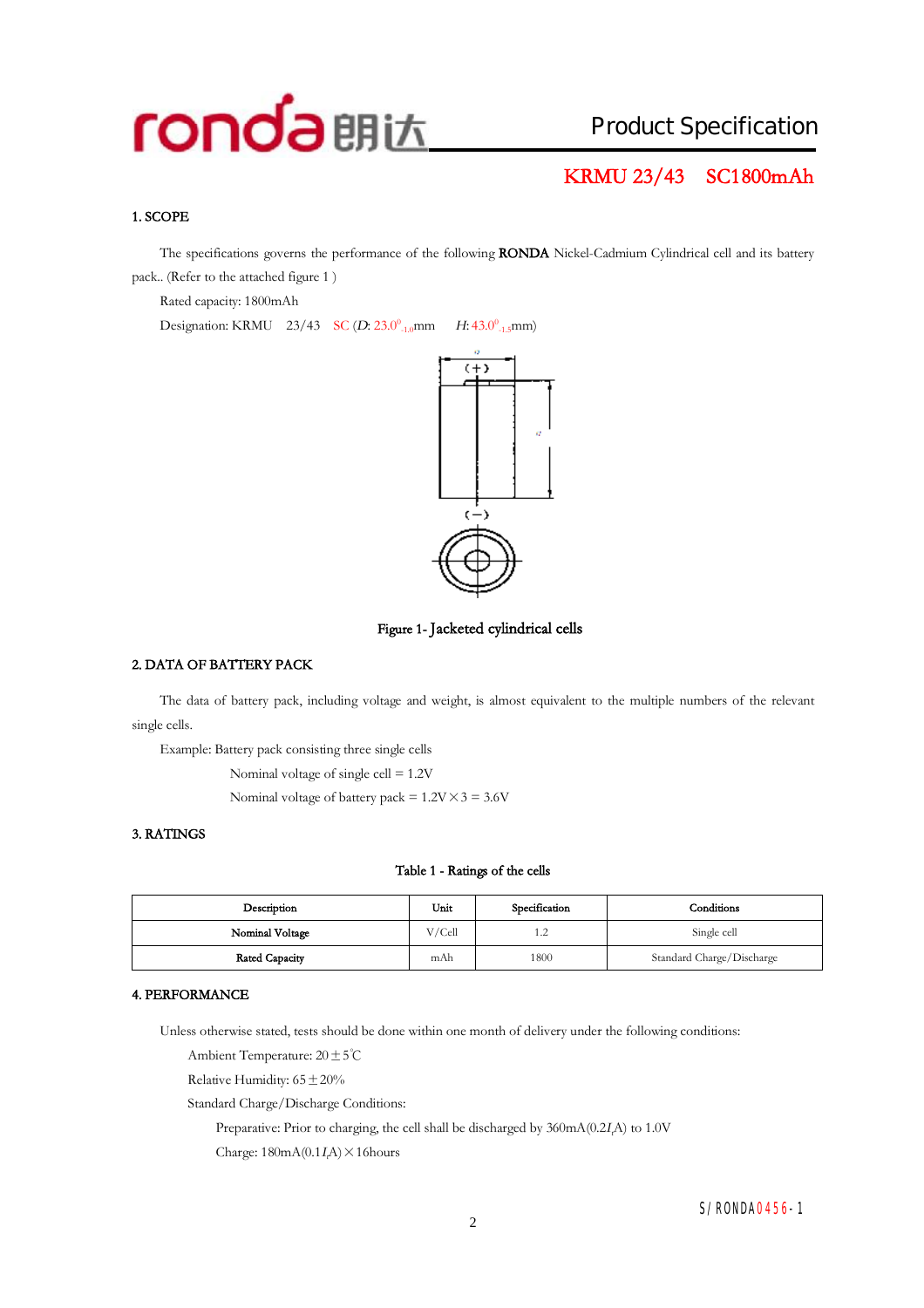

## **KRMU 23/43 SC1800mAh**

Stand in charged condition:1~4h Discharge: 360mA(0.2*<sup>I</sup>t*A) to 1.0V/Cell l

| <b>Test Item</b>            |                            | Specification<br>Unit                                  |                                                       | <b>Test Conditions</b>                                                                                                               | Remarks   |
|-----------------------------|----------------------------|--------------------------------------------------------|-------------------------------------------------------|--------------------------------------------------------------------------------------------------------------------------------------|-----------|
|                             |                            | h                                                      | $\geqslant 5$                                         | Standard Charge/Discharge                                                                                                            |           |
| performance<br>Discharge    | 20 C <sup>a</sup>          | min                                                    | $\geqslant$ 48                                        | After Standard Charge, stored for 1~4h, then<br>discharged by $1800 \text{mA}$ (1.0 <i>I<sub>r</sub>A</i> ) to 0.9V.                 | HU        |
|                             | $-18^{\circ}$ C            |                                                        | $\geqslant$ 2                                         | After Standard Charge, stored for 16~24h in<br>-18 $\pm$ 2°C, then discharged by 360mA (0.2I,A)<br>to $1.0V$ in $-18 + 2^{\circ}C$ . |           |
| Charge (capacity) retention |                            | h/min                                                  | $\geqslant$ 3h15min                                   | After Standard Charge, stored on open circuit<br>for a period of 28days, then discharged by<br>360mA (0.2I,A) to 1.0V.               |           |
|                             | Endurance in cycles        | cycle                                                  | $\geqslant 50$                                        | Appendix-table 3                                                                                                                     |           |
|                             | Permanent charge endurance |                                                        | $B \geq 42$ min $2^{nd}$<br>$A: \geq 3h45$ min        |                                                                                                                                      |           |
|                             |                            |                                                        | $B \geq 42$ min 3 <sup>rd</sup><br>$A: \geq 3h45$ min | Appendix-table 4                                                                                                                     |           |
|                             |                            | $B: \geqslant 24$ min $8th$<br>$A: \ge 2h30$ min       |                                                       |                                                                                                                                      |           |
|                             |                            | $B: \geq 24$ min 9 <sup>th</sup><br>$A: \geq 2h30$ min |                                                       |                                                                                                                                      |           |
| Over charge                 | Discharge A                | h/min                                                  | $\geqslant$ 4h15min                                   | Appendix-table 5                                                                                                                     |           |
|                             | Discharge B                | min                                                    | $\geqslant$ 36                                        |                                                                                                                                      |           |
| Safety device operation     |                            | Not disrupt or burst                                   |                                                       | Undergo a forced discharge at constant current<br>360mA(0.2I,A) to 0V. Then discharged by<br>1800mA (1.0I,A) for 60min.              |           |
| Storageb                    |                            | $\geqslant 5$<br>hour                                  |                                                       | Stored on open circuit for 12 months.<br>Then standard charge/discharge.                                                             |           |
| Charge acceptance           |                            |                                                        |                                                       | IEC 61951-1 2006 7.9                                                                                                                 | Reference |
| Internal resistance         |                            | $m\Omega$                                              | $\leq 18.0$                                           | Within 1~4h after standard Charge (1000Hz)                                                                                           |           |
| Weight                      |                            | g                                                      | $46.0$ (approx)                                       |                                                                                                                                      | Reference |
|                             | Vibration                  | No leakage, no fire, no explosion                      |                                                       | IEC 62133 2002 4.2.2                                                                                                                 |           |
| Free fall                   |                            | No fire, no explosion                                  |                                                       | IEC 62133 2002 4.3.3                                                                                                                 |           |

#### **Table 2 – Performance and test methods**

a) Five cycles is permitted b) Unless otherwise stated, the cell shall be discharged by 360mA(0.2*<sup>I</sup>t*A) to 1.0V before test.

*Notice:Test conditions is drawn according to IEC 61951-1 2006; Please refer to the related description of the standard.* 

#### **5. CONFIGURATION, DIMENSIONS AND MARKINGS**

Please refer to the attached drawing.

#### **6. EXTERNAL APPEARANCE**

The cell/battery shall be free from cracks, scars, breakage, rust, discoloration, leakage nor deformation.

#### **7. CAUTION**

- (1) Reverse charging is not acceptable.
- (2) Charge before use. The cells/batteries are delivered in an uncharged state.
- (3) Do not charge/discharge with more than our specified current.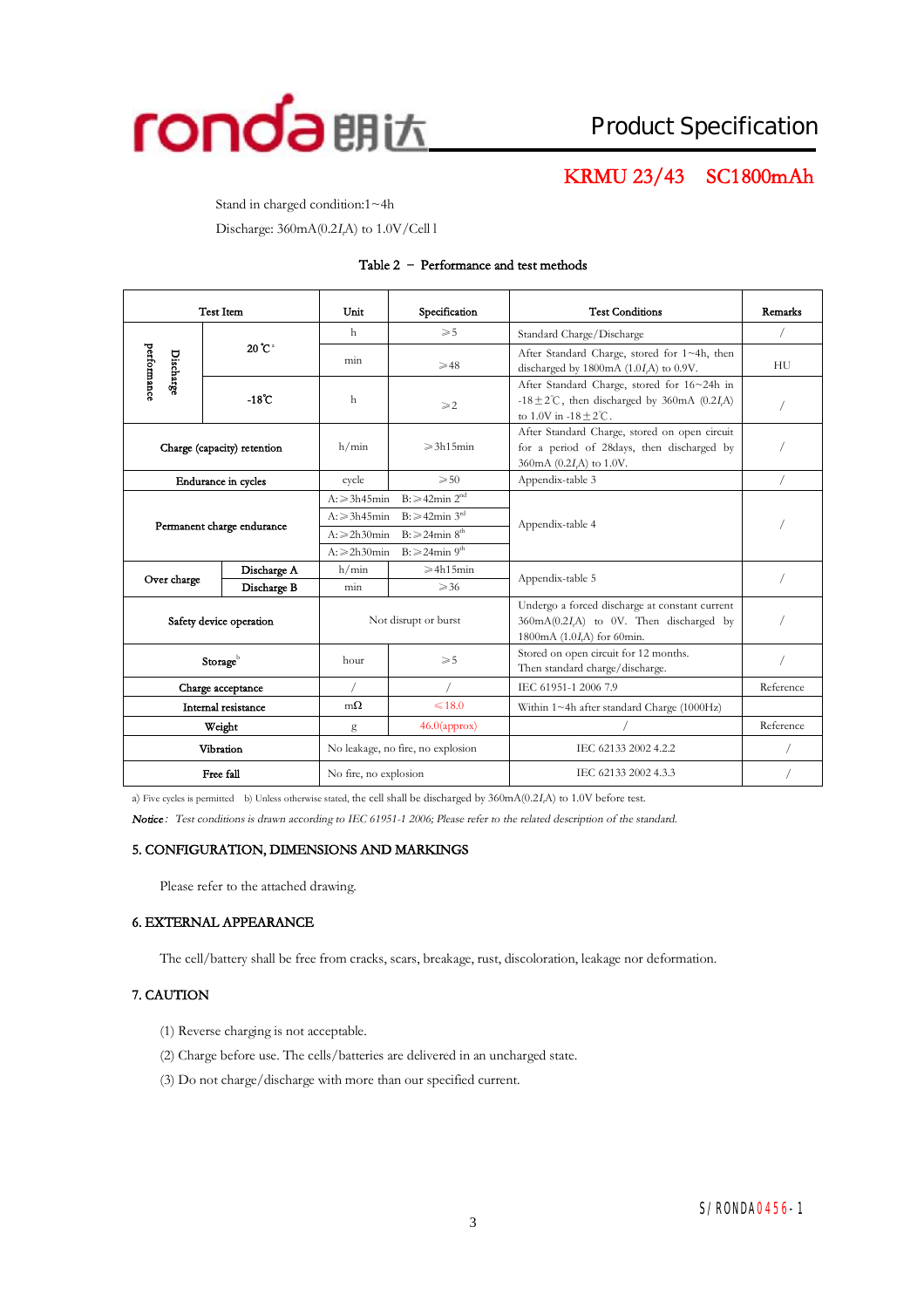

## Product Specification

## **KRMU 23/43 SC1800mAh**

(4) Prevent short circuit, do not incinerate or disassemble the cell/battery.

(5) Do not solder directly to the cell/battery for a long time.

(6) The life expectancy may be reduced if the cell/battery is subjected adverse conditionslike: extreme temperature, deep cycling, excessive overcharge/ over-discharge.

(7) Store the cell/battery in a cool and dry place. Always discharge batteries before assemble or solder.

(8) Always discharge batteries before bulk storage or shipment.

(9) Do not mix batteries of different types and capacities.

#### **Appendix**

#### A) **Endurance in cycles**

Prior to the endurance on cycle test ,the cell shall be discharged at 360mA(0.2*<sup>I</sup>t*A) to 1.0V. The following test shall be carried out in accordance with the conditions specified in Table 3.

#### **Table 3 Endurance in cycles**

| Cycle number | Charge                      | Stand in charged condition | Discharge                   |
|--------------|-----------------------------|----------------------------|-----------------------------|
|              | $0.1I$ A for 16h            | none                       | 0.25 <i>I.A</i> for 2h20min |
| $2 - 48$     | 0.25 <i>I.A</i> for 3h10min | none                       | 0.25 <i>I.A</i> for 2h20min |
| 49           | 0.25 <i>I.A</i> for 3h10min | none                       | $0.25I/A$ to $1.0V$         |
| 50           | $0.1IrA$ for 16h            | $1h - 4h$                  | $0.20 I.A$ to $1.0 V^2$     |
|              |                             |                            |                             |

a) Cycles 1 to 50 shall be repeated until the discharge duration on any 50th Cycle becomes less than 3h or the cell voltage drops below 1.0V during 1~48<sup>th</sup> cycle.

#### B) **Permanent charge endurance**

The permanent charge endurance test shall be performed in three steps according to the conditions specified in table 4. It consists of:

- l A charge acceptance test at +50℃;
- l An ageing period of six months at +70℃;
- l A final charge acceptance test to check the cell's performance after ageing.

NOTE The twelve months ageing period and the temperature of  $+70$   $\degree$  C have been selected to simulate four years of permanent charge operation at  $+50$   $\degree$  C.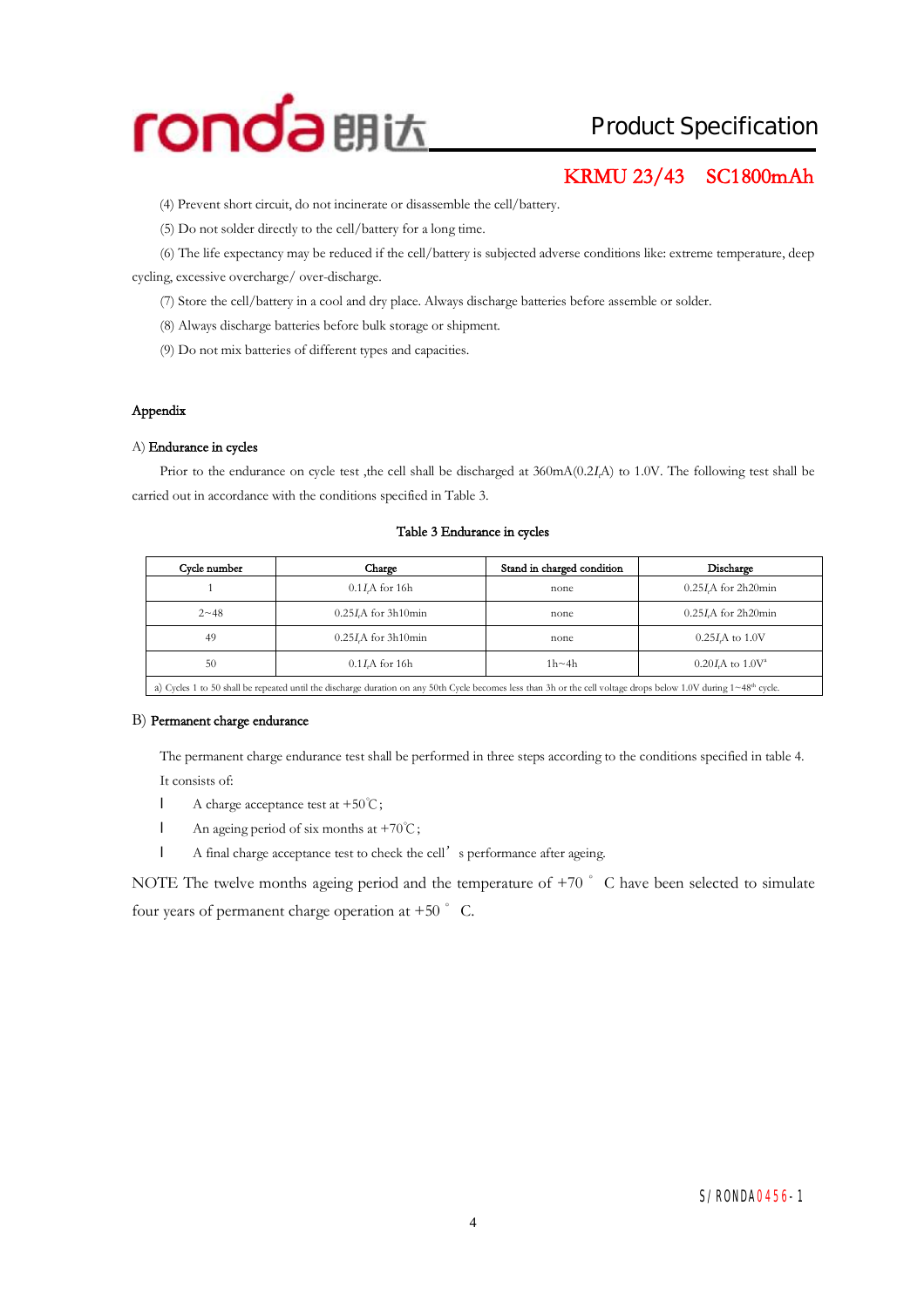

## **KRMU 23/43 SC1800mAh**

| Cycle<br>number                                          | Ambient<br>temperature           | Charge                  | Discharge A or B <sup>a</sup> | Minimum discharge duration |  |
|----------------------------------------------------------|----------------------------------|-------------------------|-------------------------------|----------------------------|--|
|                                                          |                                  |                         | A: $0.2IrA$ to 1.0V or        |                            |  |
| $\mathbf{1}$                                             |                                  | $0.05I\text{A}$ for 48h | $B: 1.0IrA$ to 1.0V           | No requirement             |  |
|                                                          | $50^{\circ}$ C $\pm 2^{\circ}$ C |                         | A: $0.2I_tA$ to 1.0V or       | 3h45min                    |  |
| $\overline{c}$                                           |                                  | $0.05I\text{A}$ for 24h | $B: 1.0I$ to 1.0V             | 42min                      |  |
| 3                                                        |                                  | $0.05I$ Afor 24h        | A: $0.2I$ , A to 1.0V or      | 3h45min                    |  |
|                                                          |                                  |                         | $B: 1.0IrA$ to 1.0V           | 42min                      |  |
| $\overline{4}$                                           |                                  | 0.05I,A for 120d        | A: $0.2I_tA$ to 1.0V or       |                            |  |
|                                                          |                                  |                         | $B: 1.0IrA$ to 1.0V           |                            |  |
| 5                                                        | $70^{\circ}C + 2^{\circ}C$       | 0.05I,A for 120d        | A: $0.2I$ , A to 1.0V or      | No requirement             |  |
|                                                          |                                  |                         | $B: 1.0IrA$ to 1.0V           |                            |  |
| 6                                                        |                                  | 0.05I,A for 120d        | A: $0.2I_tA$ to 1.0V or       |                            |  |
|                                                          |                                  |                         |                               | $B: 1.0I$ to 1.0V          |  |
| $\overline{7}$                                           |                                  | $0.05IrA$ for 48h       | A: $0.2IrA$ to 1.0V or        | No requirement             |  |
|                                                          |                                  |                         | $B: 1.0IrA$ to 1.0V           |                            |  |
| 8                                                        | $50^{\circ}$ C $\pm 2^{\circ}$ C | $0.05I$ A for 24h       | A: $0.2IrA$ to 1.0V or        | 2h30min                    |  |
|                                                          |                                  |                         | $B: 1.0IrA$ to 1.0V           | 24min                      |  |
| 9                                                        |                                  | $0.05IrA$ for 24h       | A: $0.2I$ , A to 1.0V or      | 2h30min                    |  |
|                                                          |                                  |                         | $B: 1.0IrA$ to 1.0V           | 24min                      |  |
| A: for LU, MU, HU cells; B: for MU, HU cells only.<br>a) |                                  |                         |                               |                            |  |

#### **Table 4 Permanent charge endurance**

#### C) **Over charge**

The ability of the cell to withstand an overcharge shall be determined by the following test at  $0^{\circ}C \pm 2^{\circ}C$  in circulating air. The test shall be carried out according to the specified in table 5.

#### **Table 5 Overcharge at** 0℃

| Charge                                                         | Discharge A <sup>*</sup> | Discharge B <sup>a</sup> |  |  |  |
|----------------------------------------------------------------|--------------------------|--------------------------|--|--|--|
|                                                                | LU、MU、HU cells           | MU, HU cells             |  |  |  |
| $0.05$ <i>I.A</i> for 28d                                      | $0.2I$ A to $1.0V$       | $1.0I$ to $1.0V$         |  |  |  |
| The discharge is carried out immediately on the charging<br>a) |                          |                          |  |  |  |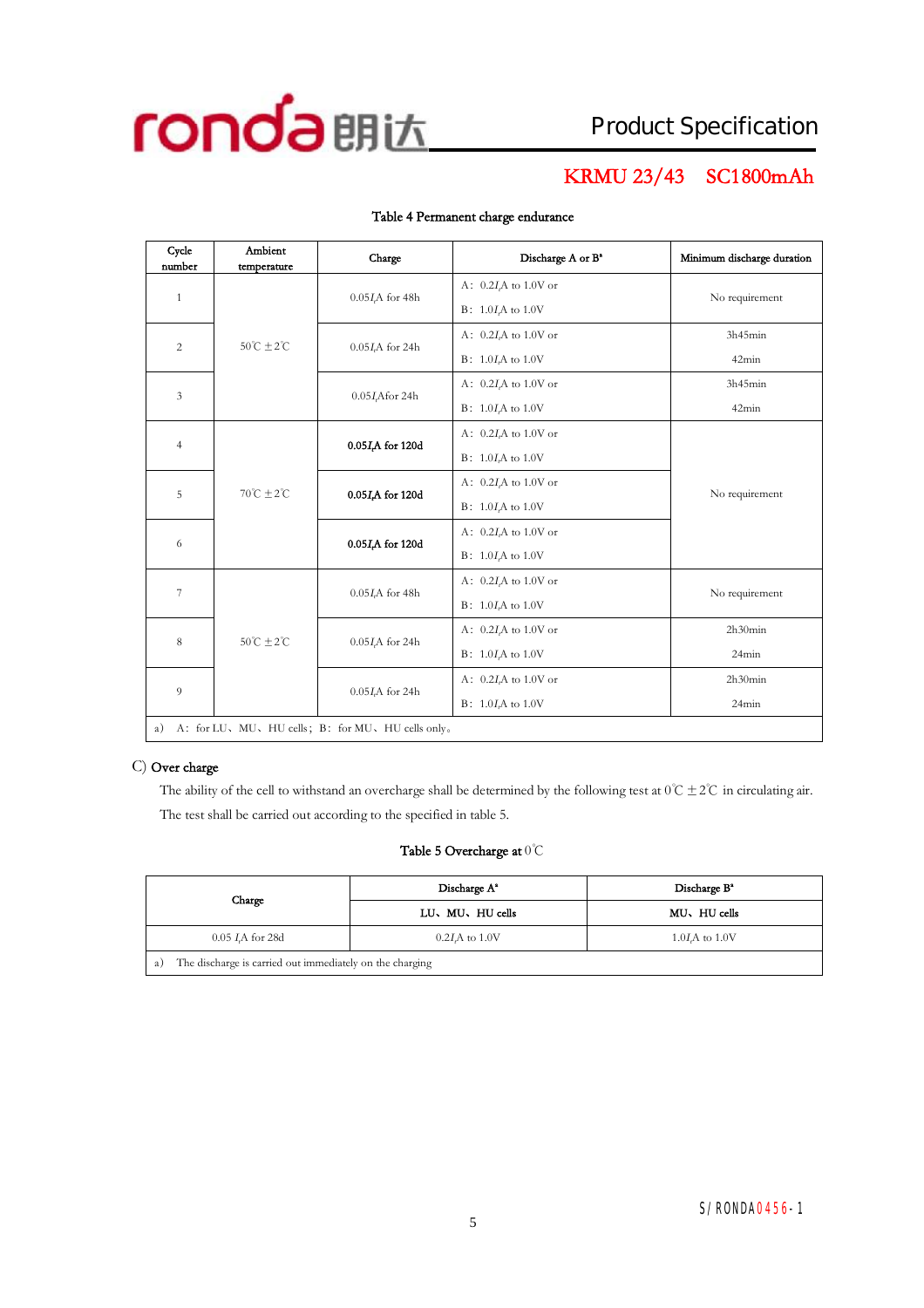# Product Specification

## **KRMU 23/43 SC1800mAh**



#### **Electrical Performance:**



**NOTICE:** *Manufacturer reserves the right to alter or amend the design, model and specification without prior to notice.*

The information (subject to change without prior to notice) contained in this document is for reference only and should not be used as a *criterion for product guarantee or warranty.*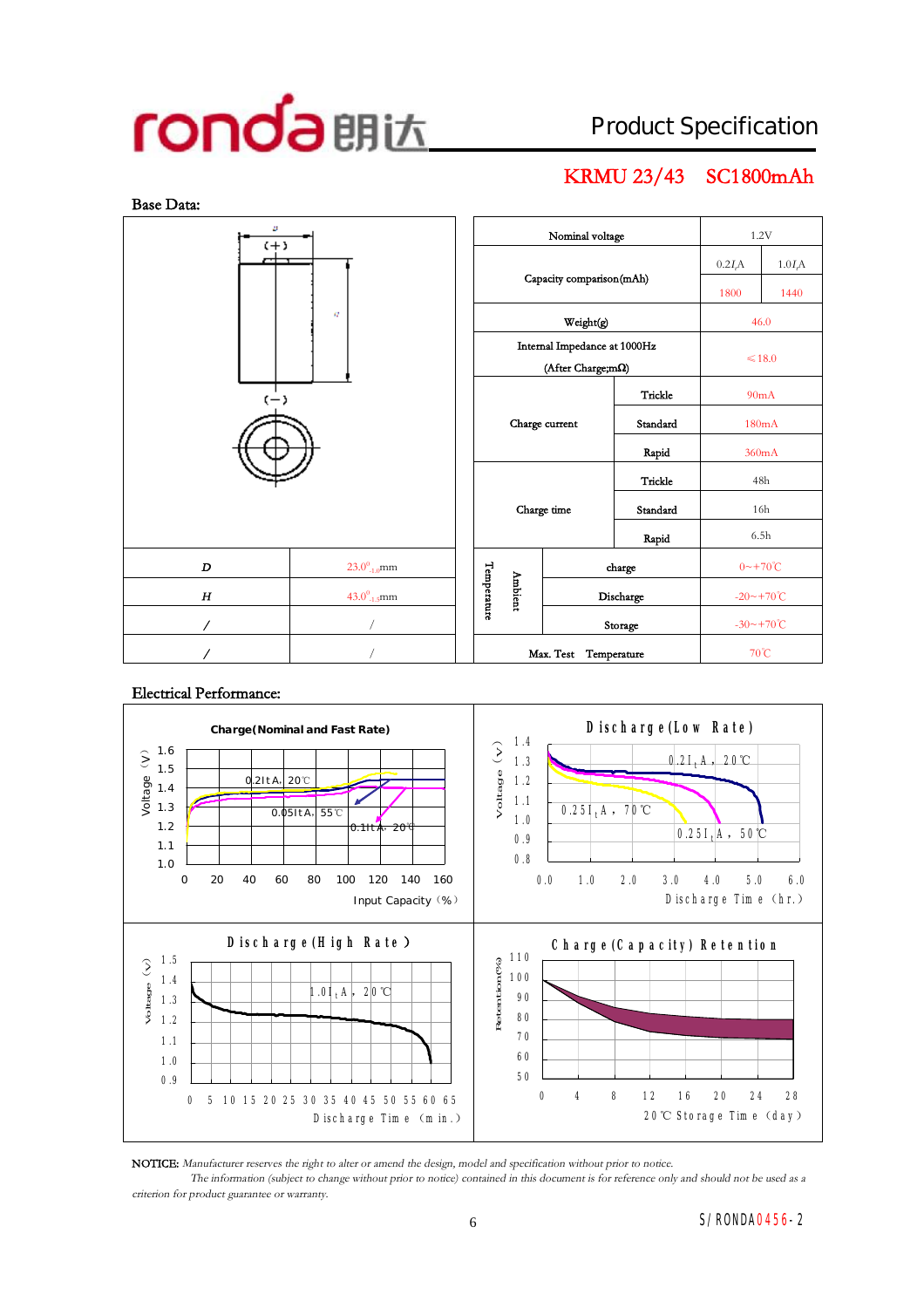## **产品规格书**

|   |       | 文件名称: 圆柱型密封可充镍镉高温型电池规格书    |
|---|-------|----------------------------|
|   |       | 型 号: KRMU 23/43 SC1800 毫安时 |
|   |       | 编 号: S/RONDA0456-1         |
| 版 | 次: A2 |                            |
| 日 |       | 期: 2014年5月23日              |

| 版次           | 修改内容                                                                      | 生效日期            |
|--------------|---------------------------------------------------------------------------|-----------------|
| $\mathbf{A}$ | A0 初版发行                                                                   | 2010-03-24      |
|              | A11.修订电池内阻参数和重量                                                           | 2012-11-23      |
|              | 2.修订基础数据                                                                  |                 |
|              | A2 修订电池内阻参数                                                               | $2014 - 5 - 23$ |
|              |                                                                           |                 |
|              |                                                                           |                 |
|              |                                                                           |                 |
| 草拟           | 复核<br>核<br>审                                                              | 批准              |
|              |                                                                           |                 |
|              | 江门市朗达集团有限公司<br>地址 / 广东省江门市建设三路篁庄沙冲围工业区C、D栋<br>电话 / 86-750-3287188 3287189 |                 |
|              | 传真 / 86-750-3287198 3287199<br>邮编 / 529000                                |                 |
|              | http:// www.ronda-battery.com                                             |                 |

*如果文件没有签名并盖章,本文件中包含的信息仅供参考,不应被用来作为产品提供保证或担保的基准。(如 有变更,恕不另行通知)* 

dia.

http:// www.ronda-battery.com E-mail/ronda@ronda-battery.com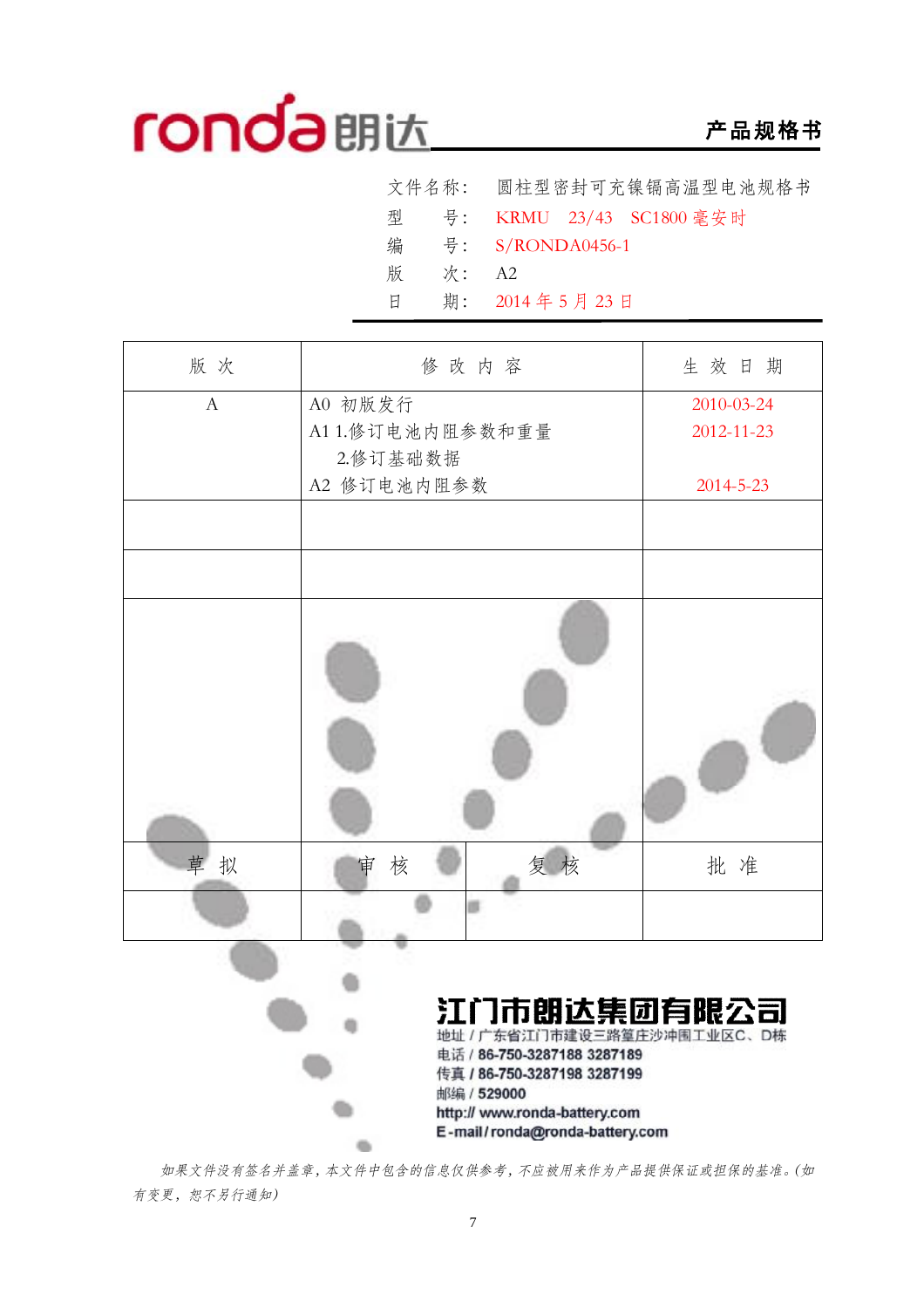

KRMU 23/43 SC1800 毫安时

1. 范围

本规格书适用于下述的**朗达**牌 Ni-Cd 圆柱型电池单体及电池组的全部性能指标.

额定容量: 1800mAh

电池型号: KRMU 23/43 SC (D: 23.0<sup>0</sup><sub>-1.0</sub>mm *H*: 43.0<sup>0</sup><sub>-1.5</sub>mm)



图 1 带防护外套的圆柱型密封镍镉可充单体电池

2. 组合电池的指标

组合电池的电压、重量等数据,近似等于单体电池数与对应值之乘积。 例如:组合电池包括三个单体电池

单体电池的额定电压=1.2V

则电池组的额定电压=1.2V×3=3.6V

3. 额定性能

表 1 电池的额定性能

|      | $\sim$ |                       |      |  |  |  |
|------|--------|-----------------------|------|--|--|--|
| 项目   | 单位     | 指标                    | 备注   |  |  |  |
| 标称电压 | v v    | 1 <sub>2</sub><br>1.Z | 单体   |  |  |  |
| 额定容量 | mAh    | 1800                  | 标准充放 |  |  |  |

4. 电池性能与测试方法

除非另有说明,测试须在发货后一个月内在下述条件下进行:

环境温度: 20±5℃

相对湿度: 65±20%

标准充放条件:

准备:充电前电池要以 0.2*<sup>I</sup>t*A 恒流放电至终点电压 1.0V;

充电:180mA(0.1*<sup>I</sup>t*A)充 16 小时;

搁置:1~4 小时;

放电:360mA(0.2*<sup>I</sup>t*A)至 1.0V。

电池性能和测试方法见表 2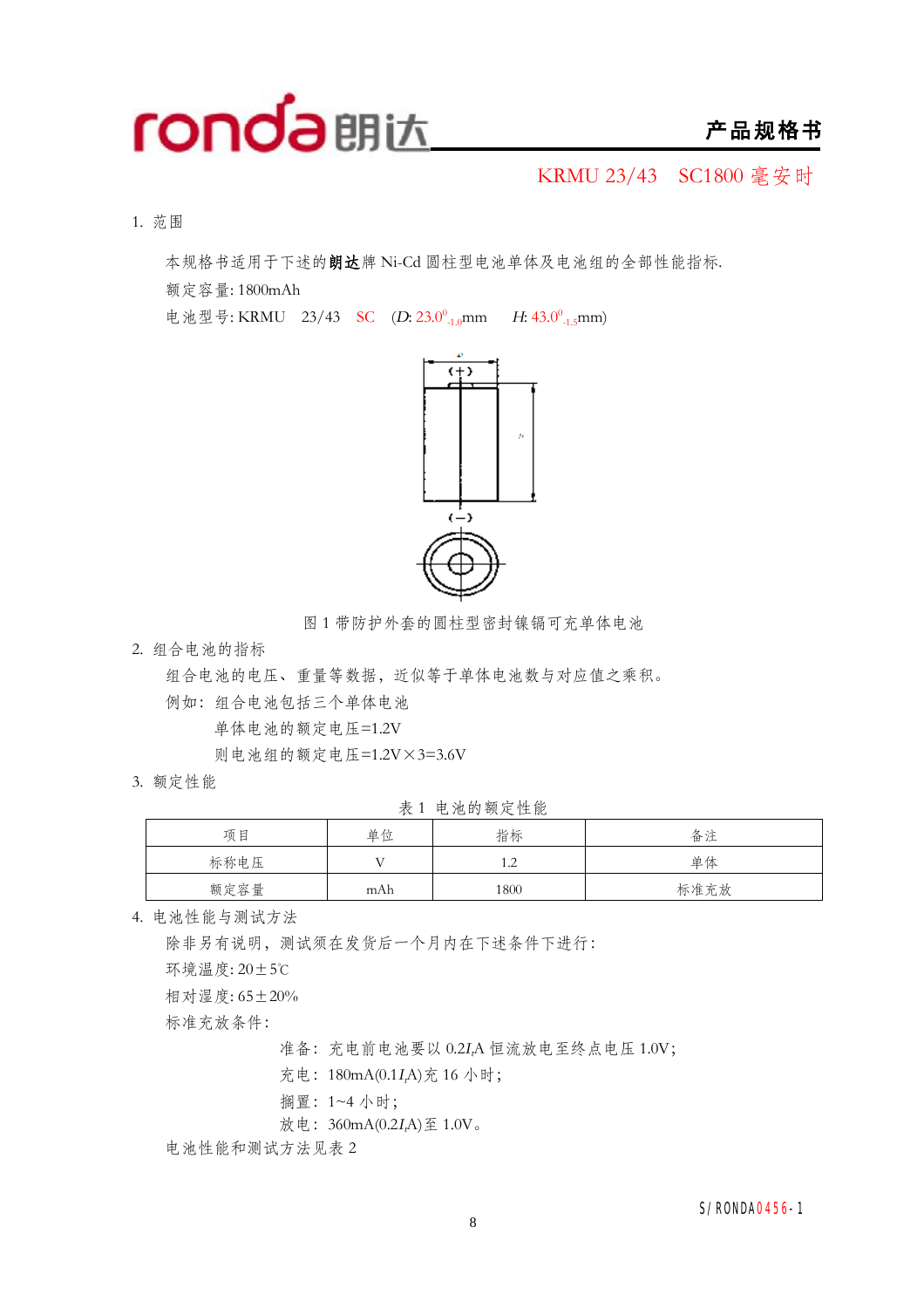

KRMU 23/43 SC1800 毫安时

| 测试项目                                                   |  | 单位                                                                                                                                                                 | 标准                                                                                           | 测试方法                                         | 备注                                                                   |            |  |
|--------------------------------------------------------|--|--------------------------------------------------------------------------------------------------------------------------------------------------------------------|----------------------------------------------------------------------------------------------|----------------------------------------------|----------------------------------------------------------------------|------------|--|
|                                                        |  |                                                                                                                                                                    | h                                                                                            | $\geqslant 5$                                | 标准充放                                                                 |            |  |
| 放<br>$20^{\circ}C^{1}$<br>电                            |  |                                                                                                                                                                    | min                                                                                          | $\geqslant$ 48                               | 标准充电后搁置 1~4 小时, 以<br>1800mA(1.0IA)放电至 0.9V。                          | HU         |  |
| 性<br>能                                                 |  | $-18^{\circ}$ C                                                                                                                                                    | h                                                                                            | $\geqslant$ 2                                | 标准充电后在-18℃±2℃搁置16~24小时,<br>以 360mA(0.2I,A)放电至 1.0V。                  | $\sqrt{2}$ |  |
|                                                        |  | 荷电保持率                                                                                                                                                              | h/min<br>$\mathbf n$                                                                         | $\geqslant$ 3h15min                          | 标准充电后, 开路搁置 28 天(20 °C±2 °C),<br>随后标准放电(0.2I <sub>r</sub> A)至 1.0V。  |            |  |
|                                                        |  | 循环寿命                                                                                                                                                               | Cycle                                                                                        | $\geqslant 50$                               | 见附录 表 3                                                              |            |  |
| 耐充电寿命                                                  |  | A: ≥3h45min B: ≥42min 2 <sup>nd</sup><br>A: $\geq$ 3h45min B: $\geq$ 42min 3 <sup>rd</sup><br>A: ≥2h30min B: ≥24min $8th$<br>A: ≥2h30min B: ≥24min 9 <sup>th</sup> |                                                                                              | 见附录 表 4                                      |                                                                      |            |  |
| 放电A<br>过充测<br>试                                        |  | h/mi<br>$\mathsf{n}$                                                                                                                                               | $\geqslant$ 4h15min                                                                          | 见附录 表 5                                      |                                                                      |            |  |
|                                                        |  | 放电B                                                                                                                                                                | min                                                                                          | $\geqslant$ 36                               |                                                                      |            |  |
|                                                        |  | 安全装置操作                                                                                                                                                             | $\sqrt{2}$                                                                                   | 无爆炸、无破裂                                      | 以 360mA(0.2IA) 放电至 0V 后再以<br>1800mA(1.0 I <sub>r</sub> A)强制放电 60 分钟。 |            |  |
| 贮存1)                                                   |  | h                                                                                                                                                                  | $\geqslant 5$                                                                                | 以 360mA(0.2IA)放电至 1.0V 后搁置 12个<br>月,再进行标准充放。 | $\sqrt{2}$                                                           |            |  |
| 内阻                                                     |  | $m\Omega$                                                                                                                                                          | 电池应以 0.2IA 放电至 1.0V, 然后标准充<br>电,搁置 1~4 小时;在频率为 1.0kHz土<br>$\leq 18.0$<br>0.1kHz 的交流电流下测电池内阻。 |                                              | $\sqrt{2}$                                                           |            |  |
| 重量                                                     |  | g                                                                                                                                                                  | 46.0(大约)                                                                                     |                                              | 参考                                                                   |            |  |
|                                                        |  | 碰撞试验                                                                                                                                                               |                                                                                              | 不漏液、不着火、不爆炸                                  | IEC 62133 2002 4.2.2                                                 |            |  |
|                                                        |  | 自由落体                                                                                                                                                               |                                                                                              | 不着火、不爆炸                                      | IEC 62133 2002 4.3.3                                                 |            |  |
| 1) 允许最多测试五次<br>2) 如未特别说明电池在测试前必须以 0.2IA 恒流放电至终点电压 1.0V |  |                                                                                                                                                                    |                                                                                              |                                              |                                                                      |            |  |

表 2 电池性能及测试方法

1)允许最多测试五次 2)如未特别说明电池在测试前必须以 0.2*<sup>I</sup>t*A 恒流放电至终点电压 1.0V *注:本规格书中的测试方法根据 IEC 61951-1 <sup>2006</sup> 制订,详细测试方法请参考该标准的相关条款。*

5. 电池外观尺寸

参见附图

6. 外观

无裂缝、疤痕、破裂、锈蚀、脏污、漏液、变形

7. 使用注意事项

- 1)勿将电池反极充电;
- 2) 如电池已带电, 初次用前先放电后再充电;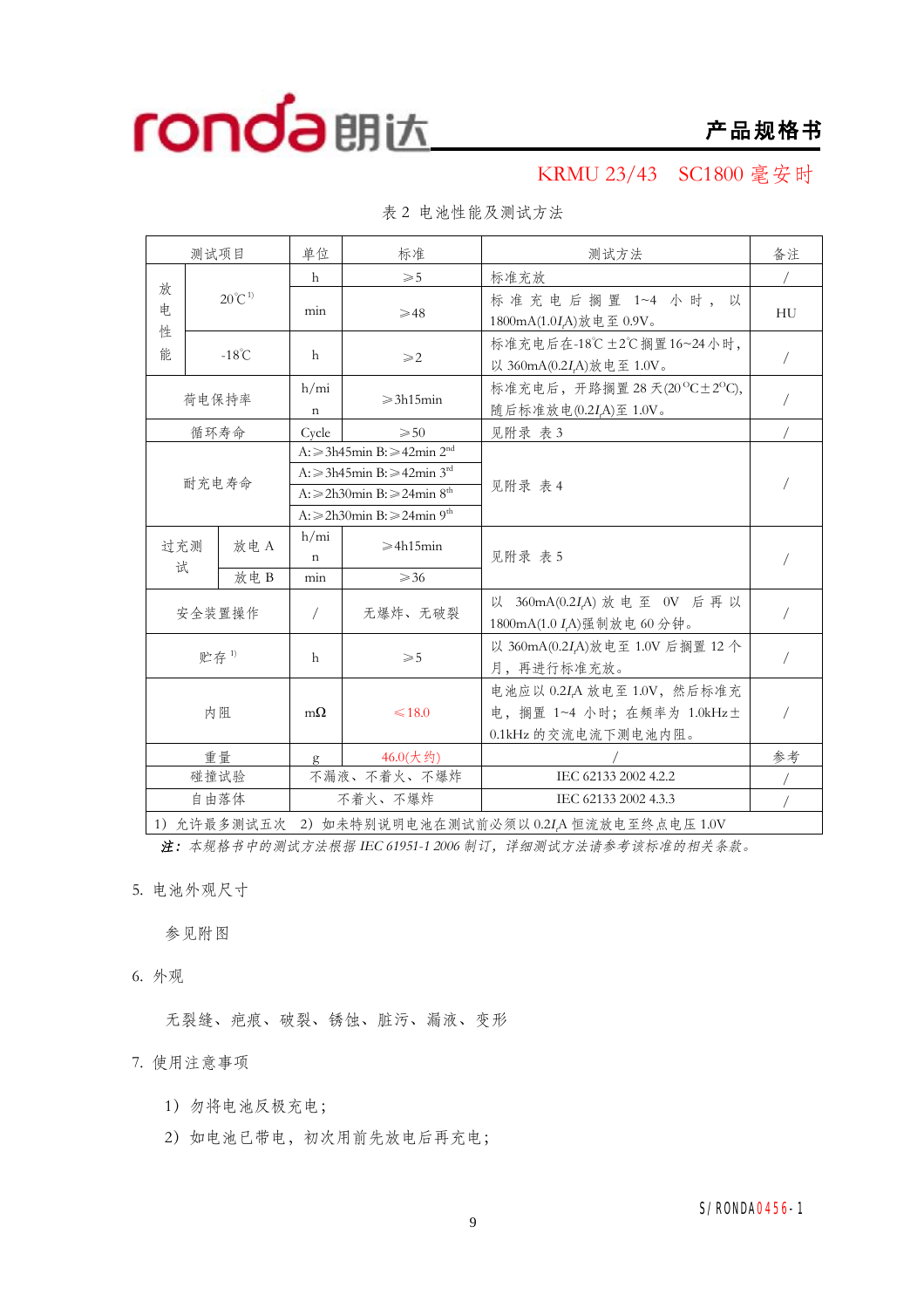

### **产品规格书**

KRMU 23/43 SC1800 毫安时

- 3)避免以高于指定的电流充放电;
- 4)防止电池短路,不要拆解或焚烧电池;
- 5)勿在电池上直接锡焊焊接;
- 6)如极端高温、大于规定的过充、过放电,电池的使用寿命可能会下降;
- 7)电池应存放干爽阴凉处,电池在组装或焊接前应将电池放电;
- 8)建议在运输或散装贮存时将电池放电;
- 9)不要将不同类型或不同容量的电池组合使用。

附录

1)循环寿命测试

循环寿命试验前,电池应以 0.2*<sup>I</sup>t*A 放电至终止电压 1.0V,然后,在环境温度 20℃±5℃下作 循环寿命测试;测试循环见表 3。

表 3 循环寿命

| 循环次数     | 充电                      | 充电态搁置        | 放电                            |
|----------|-------------------------|--------------|-------------------------------|
|          | 0.1I <sub>r</sub> A 16h | 无            | $0.25I$ A 2h20 $min$          |
| $2 - 48$ | $0.25I/A$ 3h10 $min$    | 无            | $0.25I$ A 2h20 $min$          |
| 49       | $0.25I/A$ 3h10 $min$    | 无            | 0.25IA 放电至 1.0V               |
| 50       | 0.1I <sub>r</sub> A 16h | $1h \sim 4h$ | 0.20IA 放电至 1.0V <sup>b)</sup> |
|          |                         |              |                               |

循环至第 50 次放电时间不足 3 小时或在 1~48 个循环中电压降至 1.0V 以下为止。

2)耐充电寿命

按表 4 规定的条件,耐充电寿命试验应分三步进行,它包括:

- ——充电效率试验
- ——在 70℃下十二个月的老化周期;
- 注:70℃的试验是模拟 50℃时 4 年的耐充电寿命。
- ——最后充电效率试验检查电池老化后的性能。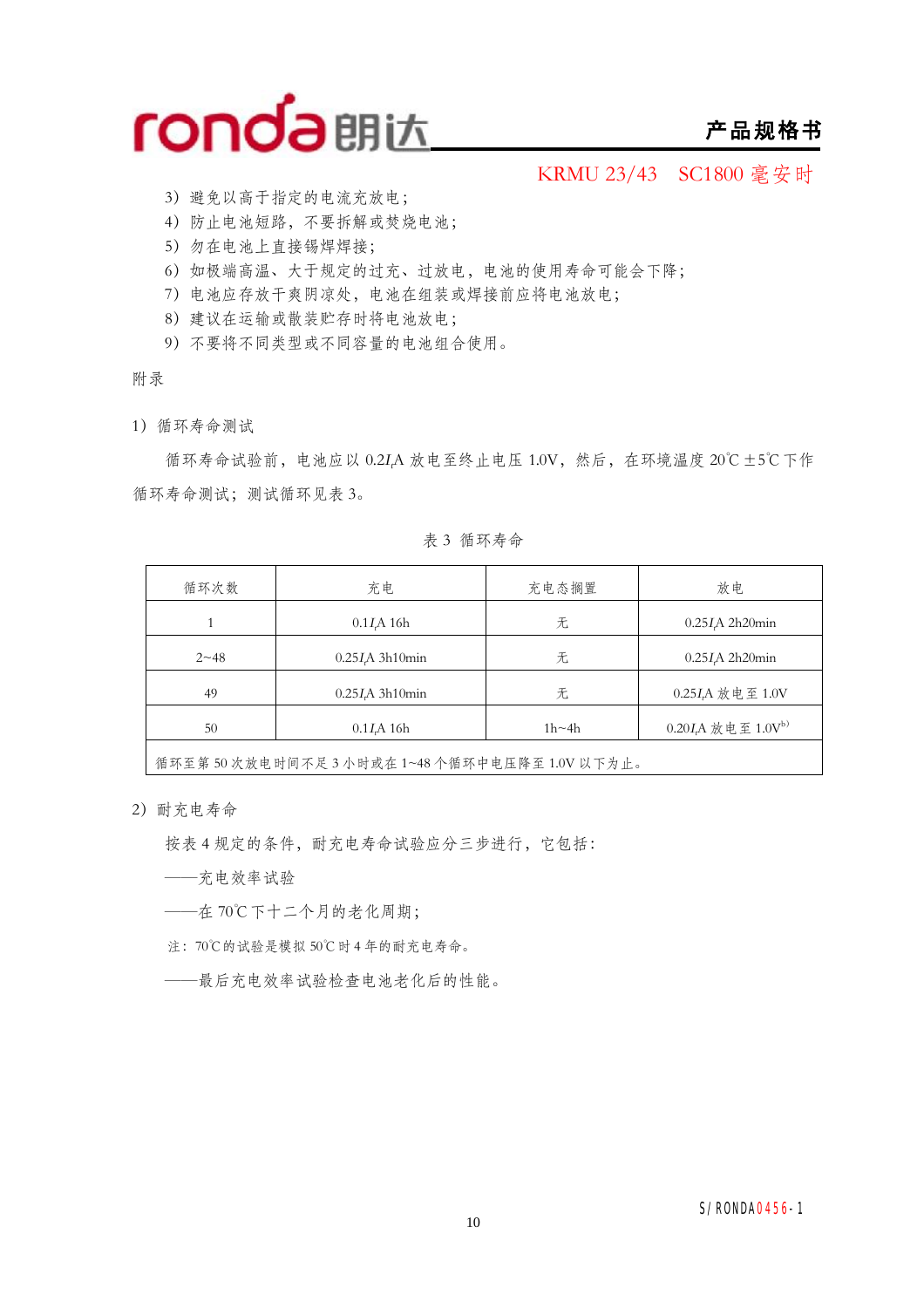

### KRMU 23/43 SC1800 毫安时

| 循环次<br>数                                    | 环境温度                         | 充电                         | 放电 A 或 B <sup>a</sup>                                                        | 最少放电时间           |  |  |  |
|---------------------------------------------|------------------------------|----------------------------|------------------------------------------------------------------------------|------------------|--|--|--|
| 1                                           |                              | 0.05I <sub>r</sub> A 48h   | A: 0.2 <i>I</i> <sub>r</sub> A 放电至 1.0V 或<br>B: 1.0I <sub>r</sub> A 放电至 1.0V | 无要求              |  |  |  |
| 2                                           | $50^{\circ}C \pm 2^{\circ}C$ | 0.05I <sub>r</sub> A 24h   | A: 0.2I,A 放电至 1.0V 或<br>B: 1.0 <i>I<sub>r</sub>A</i> 放电至 1.0V                | 3h45min<br>42min |  |  |  |
| 3                                           |                              | $0.05I_{t}A 24h$           | A: 0.2 <i>I</i> <sub>r</sub> A 放电至 1.0V 或<br>B: 1.0I <sub>r</sub> A 放电至 1.0V | 3h45min<br>42min |  |  |  |
| $\overline{4}$                              | $70^{\circ}C \pm 2^{\circ}C$ | 0.05I <sub>r</sub> A 120d  | A: 0.2 <i>I</i> <sub>r</sub> A 放电至 1.0V 或<br>B: $1.0I_tA$ 放电至 $1.0V$         |                  |  |  |  |
| 5                                           |                              | 0.05I <sub>r</sub> A 120d  | A: 0.2 <i>I<sub>t</sub>A</i> 放电至 1.0V 或<br>B: 1.0I,A 放电至 1.0V                | 无要求              |  |  |  |
| 6                                           |                              | 0.05I <sub>r</sub> A 120d  | A: 0.2I,A 放电至 1.0V 或<br>B: 1.0I,A 放电至 1.0V                                   |                  |  |  |  |
| 7                                           | $50^{\circ}C \pm 2^{\circ}C$ | $0.05I_{t}A$ 48h           | A: 0.2 <i>I</i> <sub>r</sub> A 放电至 1.0V 或<br>B: 1.0I <sub>r</sub> A 放电至 1.0V | 无要求              |  |  |  |
| 8                                           |                              | $0.05I_{t}A 24h$           | A: 0.2I <sub>r</sub> A 放电至 1.0V 或<br>B: $1.0I_tA$ 放电至 $1.0V$                 | 2h30min<br>24min |  |  |  |
| 9                                           |                              | $0.05I$ <sub>A</sub> $24h$ | A: 0.2 <i>I</i> <sub>r</sub> A 放电至 1.0V 或<br>B: 1.0I <sub>A</sub> 放电至 1.0V   | 2h30min<br>24min |  |  |  |
| A: 适用于 LU、MU、HU 电池; B: 仅适用于 MU、HU 电池。<br>a) |                              |                            |                                                                              |                  |  |  |  |

表 4 LU、MU、HU 电池的耐充电寿命

3)过充电测试

试验前,电池应在 20℃±5℃下以 0.2*<sup>I</sup>t*A 放电至终止电压 1.0V,并在 0℃±2℃下搁置 16h-24h。 在 0℃±2℃循环空气中,电池的耐过充电能力应由下面试验来决定,测试条件见表

表 5 0℃过充电

| 充电              | 放 申 <sup>a</sup> A | 放电 <sup>a</sup> B          |
|-----------------|--------------------|----------------------------|
|                 | LU、MU、HU 电池        | MU、HU 电池                   |
| $0.05IrA$ 充 28d | 0.2IA 放电至 1.0V     | 1.0I <sub>A</sub> 放电至 1.0V |
| 充电结束后立即放电<br>a) |                    |                            |